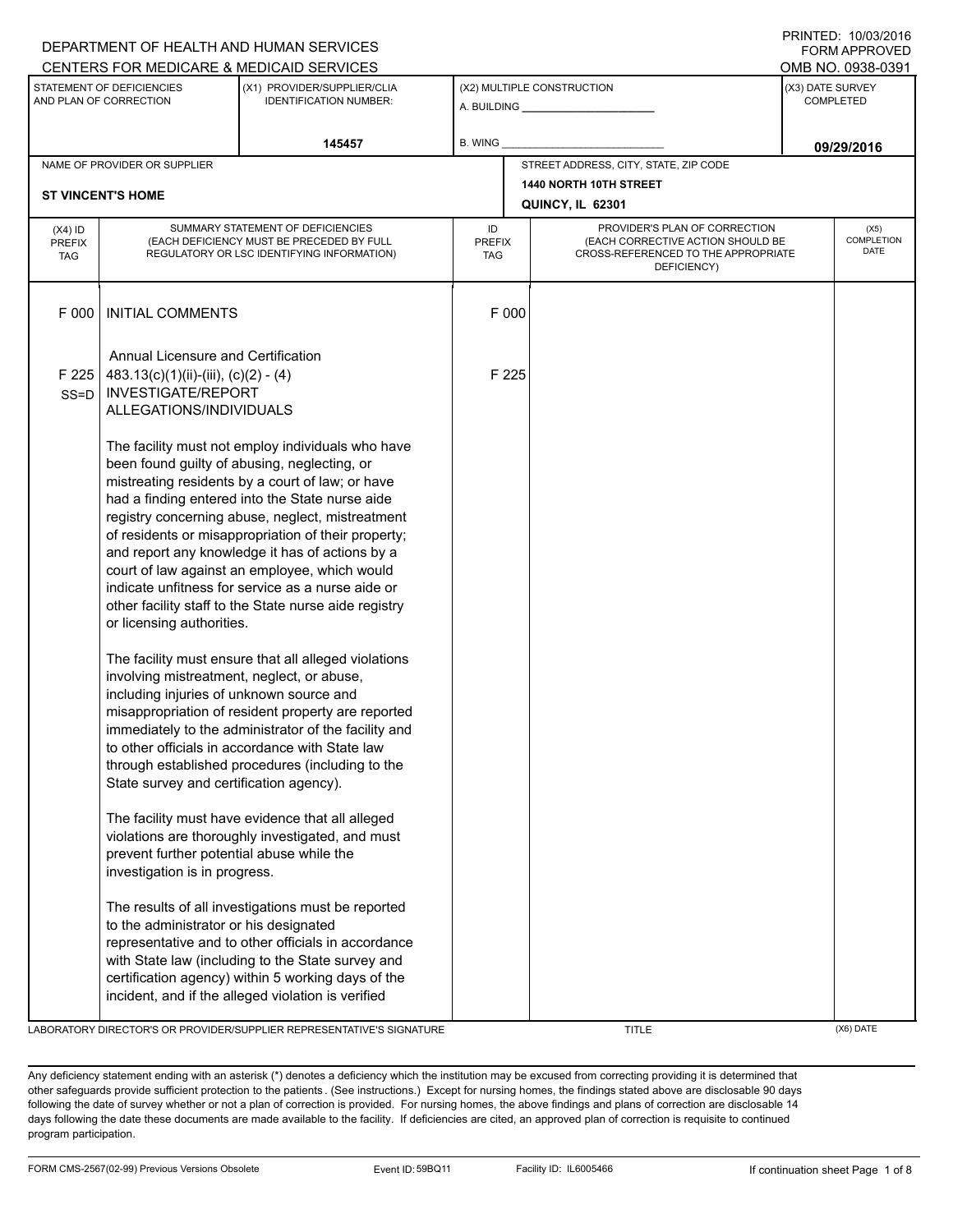|                                                                                                                     |                                                                                                                              | DEPARTMENT OF HEALTH AND HUMAN SERVICES<br>CENTERS FOR MEDICARE & MEDICAID SERVICES                                                                                                                                                                                                                                                                    |                            |                                      |                                                                                                                          |            | FORM APPROVED<br>OMB NO. 0938-0391 |  |
|---------------------------------------------------------------------------------------------------------------------|------------------------------------------------------------------------------------------------------------------------------|--------------------------------------------------------------------------------------------------------------------------------------------------------------------------------------------------------------------------------------------------------------------------------------------------------------------------------------------------------|----------------------------|--------------------------------------|--------------------------------------------------------------------------------------------------------------------------|------------|------------------------------------|--|
| STATEMENT OF DEFICIENCIES<br>(X1) PROVIDER/SUPPLIER/CLIA<br>AND PLAN OF CORRECTION<br><b>IDENTIFICATION NUMBER:</b> |                                                                                                                              |                                                                                                                                                                                                                                                                                                                                                        | (X2) MULTIPLE CONSTRUCTION | (X3) DATE SURVEY<br><b>COMPLETED</b> |                                                                                                                          |            |                                    |  |
| 145457                                                                                                              |                                                                                                                              |                                                                                                                                                                                                                                                                                                                                                        | B. WING                    |                                      |                                                                                                                          | 09/29/2016 |                                    |  |
|                                                                                                                     | NAME OF PROVIDER OR SUPPLIER                                                                                                 |                                                                                                                                                                                                                                                                                                                                                        |                            |                                      | STREET ADDRESS, CITY, STATE, ZIP CODE                                                                                    |            |                                    |  |
|                                                                                                                     | <b>ST VINCENT'S HOME</b>                                                                                                     |                                                                                                                                                                                                                                                                                                                                                        |                            |                                      | 1440 NORTH 10TH STREET<br>QUINCY, IL 62301                                                                               |            |                                    |  |
| $(X4)$ ID<br><b>PREFIX</b><br><b>TAG</b>                                                                            | SUMMARY STATEMENT OF DEFICIENCIES<br>(EACH DEFICIENCY MUST BE PRECEDED BY FULL<br>REGULATORY OR LSC IDENTIFYING INFORMATION) |                                                                                                                                                                                                                                                                                                                                                        |                            | <b>PREFIX</b><br>TAG                 | PROVIDER'S PLAN OF CORRECTION<br>(EACH CORRECTIVE ACTION SHOULD BE<br>CROSS-REFERENCED TO THE APPROPRIATE<br>DEFICIENCY) |            | (X5)<br>COMPLETION<br><b>DATE</b>  |  |
| F 225                                                                                                               | Continued From page 1                                                                                                        | appropriate corrective action must be taken.                                                                                                                                                                                                                                                                                                           |                            | F 225                                |                                                                                                                          |            |                                    |  |
|                                                                                                                     | by:<br>(R26) reviewed for grievances in the<br>supplemental sample.                                                          | This REQUIREMENT is not met as evidenced<br>Based on interview and record review, the facility<br>failed to investigate and report an allegation of<br>abuse to the State Agency for one of one resident                                                                                                                                               |                            |                                      |                                                                                                                          |            |                                    |  |
|                                                                                                                     | Findings include:                                                                                                            |                                                                                                                                                                                                                                                                                                                                                        |                            |                                      |                                                                                                                          |            |                                    |  |
|                                                                                                                     | was lunch or supper but it was while other<br>residents were at a meal."                                                     | Resident Council Meeting minutes dated 2/2/16,<br>state: "One resident (R26)stated that he made a<br>'mess' in his room and that it was over dinner<br>time and that the aides took their time to come<br>and help and then when they did, they laughed<br>and joked and took pictures. Did not know if it                                             |                            |                                      |                                                                                                                          |            |                                    |  |
|                                                                                                                     | pictures.                                                                                                                    | On 9/28/16 at 9:45 a.m., E6 (Activity Director)<br>stated R26 voiced concern during the Resident<br>Council Meeting on 2/2/16. E6 stated that R26<br>reported that he had "messed himself" in his<br>room during a meal. E6 stated R26 then reported<br>that it took staff awhile to come help R26 and<br>when they (staff) did, they laughed and took |                            |                                      |                                                                                                                          |            |                                    |  |
|                                                                                                                     | On 9/28/16 at 3:00 p.m., Z1 (Ombudsman)<br>verified attendance at the 2/2/16 Resident                                        | Council Meeting. Z1 stated "(R26) commented<br>on the fact that he had been incontinent in his<br>pants and he was really upset about it. (R26)<br>seemed coherent at the time of the meeting."                                                                                                                                                        |                            |                                      |                                                                                                                          |            |                                    |  |

FORM CMS-2567(02-99) Previous Versions Obsolete Event ID: 59BQ11 Facility ID: IL6005466 If continuation sheet Page 2 of 8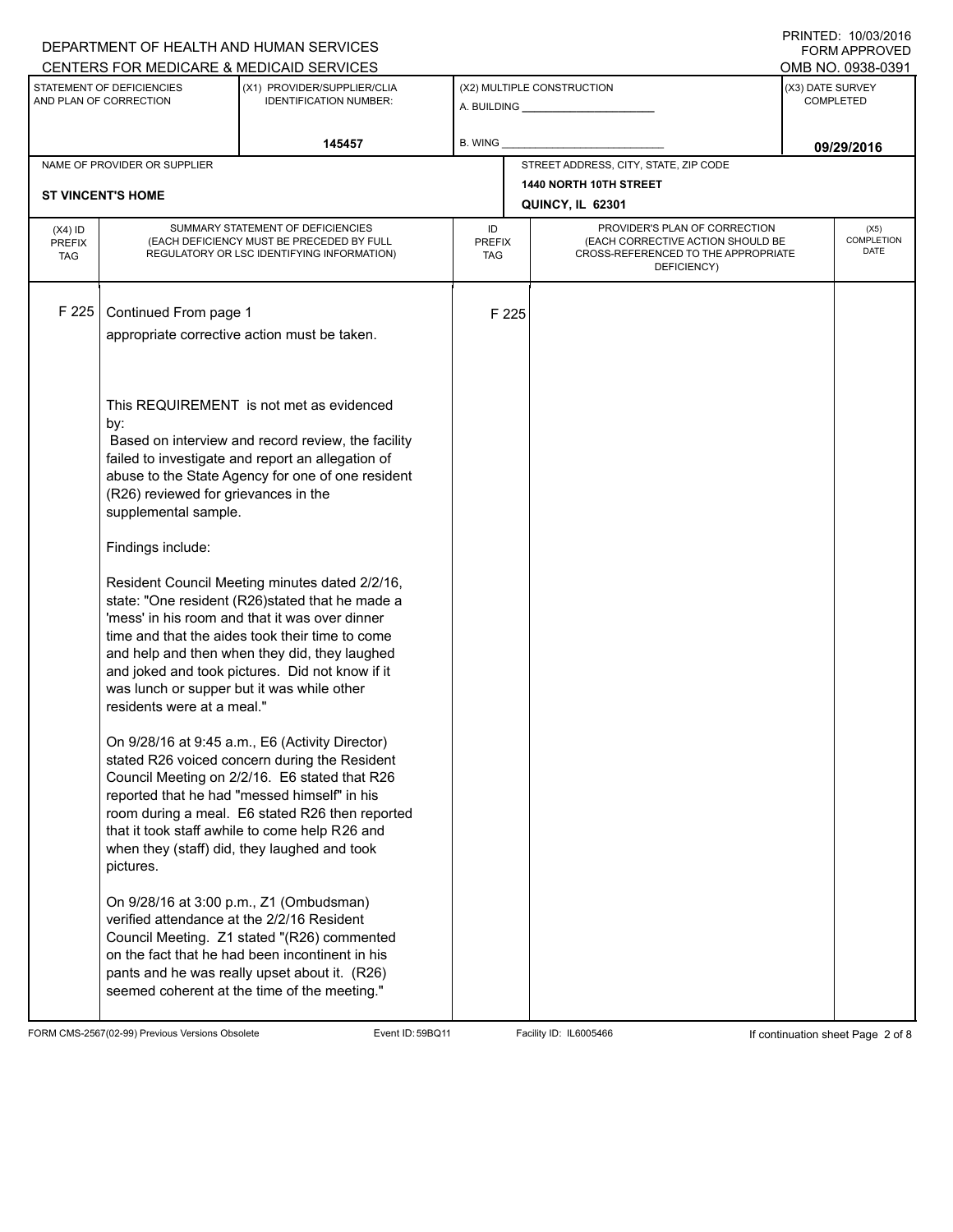## A. BUILDING **\_\_\_\_\_\_\_\_\_\_\_\_\_\_\_\_\_\_\_\_\_\_** (X1) PROVIDER/SUPPLIER/CLIA IDENTIFICATION NUMBER: STATEMENT OF DEFICIENCIES AND PLAN OF CORRECTION (X3) DATE SURVEY COMPLETED FORM APPROVED (X2) MULTIPLE CONSTRUCTION **B. WING** CENTERS FOR MEDICARE & MEDICAID SERVICES **And CENTERS FOR MEDICAL ACCESS** OMB NO. 0938-0391 **145457 09/29/2016** NAME OF PROVIDER OR SUPPLIER STREET ADDRESS, CITY, STATE, ZIP CODE **1440 NORTH 10TH STREET ST VINCENT'S HOME QUINCY, IL 62301** PROVIDER'S PLAN OF CORRECTION (EACH CORRECTIVE ACTION SHOULD BE CROSS-REFERENCED TO THE APPROPRIATE DEFICIENCY) (X5) **COMPLETION** DATE ID PREFIX TAG (X4) ID PREFIX TAG SUMMARY STATEMENT OF DEFICIENCIES (EACH DEFICIENCY MUST BE PRECEDED BY FULL REGULATORY OR LSC IDENTIFYING INFORMATION) F 225 Continued From page 2 F 225 On 9/28/16 at 1:05 p.m., E1 (Administrator) verified no investigation was conducted or documented of R26's allegation of abuse. On 9/28/16 at 10:15 a.m., E2 (Director of Nurses) verified there was no written investigation and the state agency was not notified of R26's allegation of abuse on 2/2/16. F 226 SS=D 483.13(c) DEVELOP/IMPLMENT ABUSE/NEGLECT, ETC POLICIES The facility must develop and implement written policies and procedures that prohibit mistreatment, neglect, and abuse of residents and misappropriation of resident property. This REQUIREMENT is not met as evidenced by: F 226 Based on interview and record review, the facility failed to follow the facility abuse policy by not investigating and reporting an allegation of abuse to the State Agency for one of one resident (R26) reviewed for grievances in the supplemental sample. Findings include: The Facility's Abuse Investigation policy (date unknown), states "Should an incident or suspected incident of resident abuse, mistreatment, neglect or injury of unknown source be reported, the Administrator, or his/her designee, will appoint a member of management to investigate the alleged incident...The individual conducting the investigation will, as a minimum: ...Interview any witnesses to the incident;

FORM CMS-2567(02-99) Previous Versions Obsolete Exert ID: 59BQ11 Facility ID: IL6005466 If continuation sheet Page 3 of 8

DEPARTMENT OF HEALTH AND HUMAN SERVICES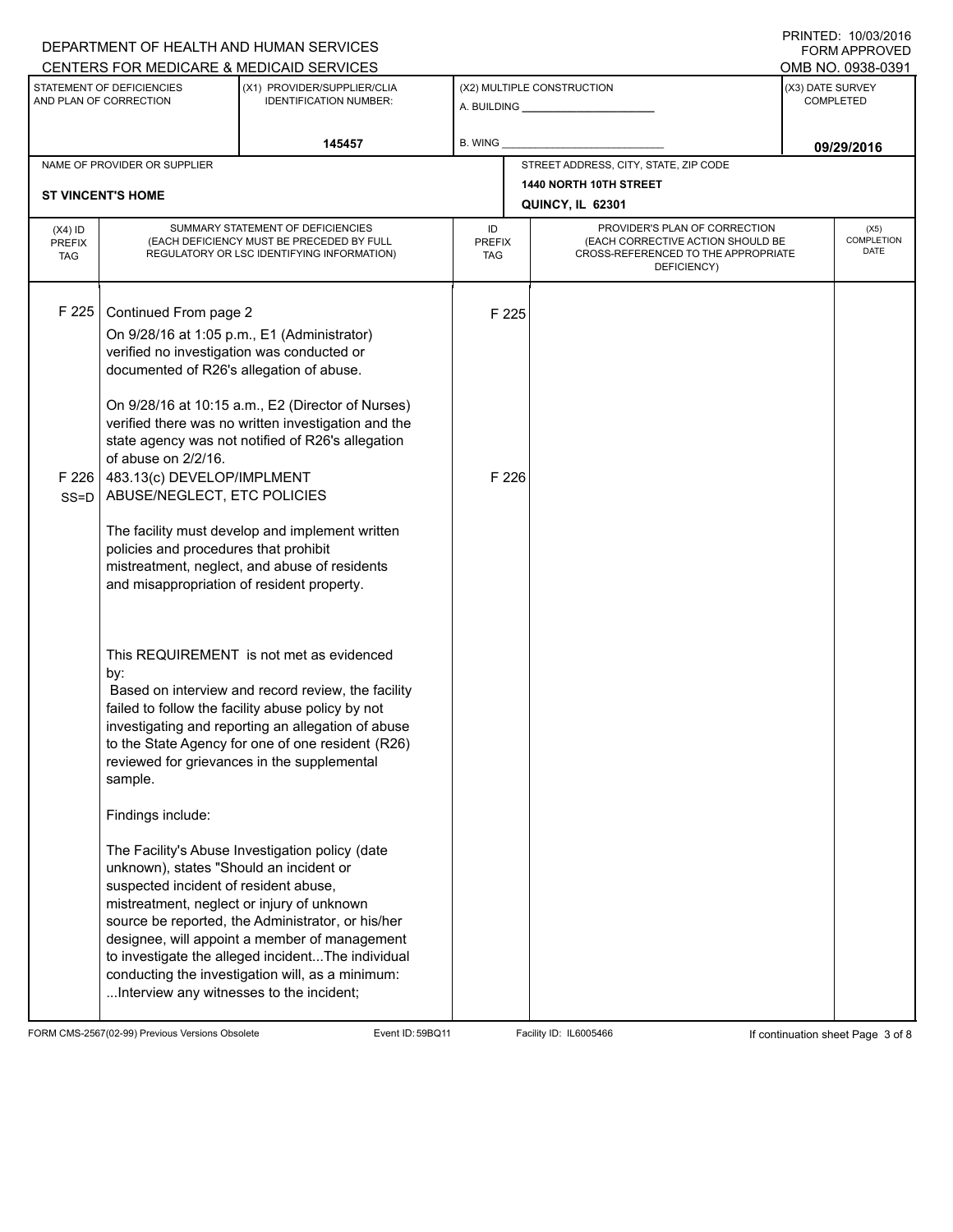| CENTERS FOR MEDICARE & MEDICAID SERVICES                                                                                                                                                                                                                                                                                                                                                                                                                                                                                                                                                                                                                                                                                                                                                                                                                                                                                                                                                                                                                                                                                                                                                                                                                                                                                                                                                                                                                                                                                                                                                                                                                                                   | OMB NO. 0938-0391          |  |
|--------------------------------------------------------------------------------------------------------------------------------------------------------------------------------------------------------------------------------------------------------------------------------------------------------------------------------------------------------------------------------------------------------------------------------------------------------------------------------------------------------------------------------------------------------------------------------------------------------------------------------------------------------------------------------------------------------------------------------------------------------------------------------------------------------------------------------------------------------------------------------------------------------------------------------------------------------------------------------------------------------------------------------------------------------------------------------------------------------------------------------------------------------------------------------------------------------------------------------------------------------------------------------------------------------------------------------------------------------------------------------------------------------------------------------------------------------------------------------------------------------------------------------------------------------------------------------------------------------------------------------------------------------------------------------------------|----------------------------|--|
| STATEMENT OF DEFICIENCIES<br>(X1) PROVIDER/SUPPLIER/CLIA                                                                                                                                                                                                                                                                                                                                                                                                                                                                                                                                                                                                                                                                                                                                                                                                                                                                                                                                                                                                                                                                                                                                                                                                                                                                                                                                                                                                                                                                                                                                                                                                                                   | (X3) DATE SURVEY           |  |
| (X2) MULTIPLE CONSTRUCTION<br>AND PLAN OF CORRECTION<br><b>IDENTIFICATION NUMBER:</b>                                                                                                                                                                                                                                                                                                                                                                                                                                                                                                                                                                                                                                                                                                                                                                                                                                                                                                                                                                                                                                                                                                                                                                                                                                                                                                                                                                                                                                                                                                                                                                                                      | <b>COMPLETED</b>           |  |
| 145457<br>B. WING                                                                                                                                                                                                                                                                                                                                                                                                                                                                                                                                                                                                                                                                                                                                                                                                                                                                                                                                                                                                                                                                                                                                                                                                                                                                                                                                                                                                                                                                                                                                                                                                                                                                          | 09/29/2016                 |  |
| STREET ADDRESS, CITY, STATE, ZIP CODE<br>NAME OF PROVIDER OR SUPPLIER                                                                                                                                                                                                                                                                                                                                                                                                                                                                                                                                                                                                                                                                                                                                                                                                                                                                                                                                                                                                                                                                                                                                                                                                                                                                                                                                                                                                                                                                                                                                                                                                                      |                            |  |
| 1440 NORTH 10TH STREET<br><b>ST VINCENT'S HOME</b>                                                                                                                                                                                                                                                                                                                                                                                                                                                                                                                                                                                                                                                                                                                                                                                                                                                                                                                                                                                                                                                                                                                                                                                                                                                                                                                                                                                                                                                                                                                                                                                                                                         |                            |  |
| QUINCY, IL 62301                                                                                                                                                                                                                                                                                                                                                                                                                                                                                                                                                                                                                                                                                                                                                                                                                                                                                                                                                                                                                                                                                                                                                                                                                                                                                                                                                                                                                                                                                                                                                                                                                                                                           |                            |  |
| SUMMARY STATEMENT OF DEFICIENCIES<br>PROVIDER'S PLAN OF CORRECTION<br>ID<br>$(X4)$ ID<br>(EACH DEFICIENCY MUST BE PRECEDED BY FULL<br>(EACH CORRECTIVE ACTION SHOULD BE<br><b>PREFIX</b><br><b>PREFIX</b><br>CROSS-REFERENCED TO THE APPROPRIATE<br>REGULATORY OR LSC IDENTIFYING INFORMATION)<br><b>TAG</b><br>TAG<br>DEFICIENCY)                                                                                                                                                                                                                                                                                                                                                                                                                                                                                                                                                                                                                                                                                                                                                                                                                                                                                                                                                                                                                                                                                                                                                                                                                                                                                                                                                         | (X5)<br>COMPLETION<br>DATE |  |
| F 226<br>Continued From page 3<br>F 226<br>Interview staff members (on all shifts) who had<br>contact with the resident during the period of the<br>alleged incidentreview all events leading up to<br>the alleged incidentEach interview will be<br>conducted separately and in a private<br>locationWitness reports will be obtained in<br>writingThe results of the investigation will be<br>recorded on approved documentation formsThe<br>Administrator will provide a written report of the<br>results of all abuse investigations and appropriate<br>action taken to the state survey and certification<br>agencywithin five working days of the reported<br>incident."<br>Resident Council Meeting minutes dated 2/2/16,<br>documents R26 reported an allegation of abuse<br>by staff members.<br>On 9/28/16 at 9:45 a.m., E6 (Activities Director)<br>verified that R26 verbalized an allegation of<br>abuse by staff during the Resident Council<br>Meeting on 2/2/16.<br>On 9/28/16 at 1:05 p.m., E1 (Administrator)<br>verified there was no written evidence that R26's<br>allegation of abuse on 2/2/16 was investigated or<br>that the State Agency was notified.<br>F 314<br>F 314<br>483.25(c) TREATMENT/SVCS TO<br>PREVENT/HEAL PRESSURE SORES<br>SS=D<br>Based on the comprehensive assessment of a<br>resident, the facility must ensure that a resident<br>who enters the facility without pressure sores<br>does not develop pressure sores unless the<br>individual's clinical condition demonstrates that<br>they were unavoidable; and a resident having<br>pressure sores receives necessary treatment and<br>services to promote healing, prevent infection and |                            |  |

FORM CMS-2567(02-99) Previous Versions Obsolete Event ID: 59BQ11 Facility ID: IL6005466 If continuation sheet Page 4 of 8

PRINTED: 10/03/2016 FORM APPROVED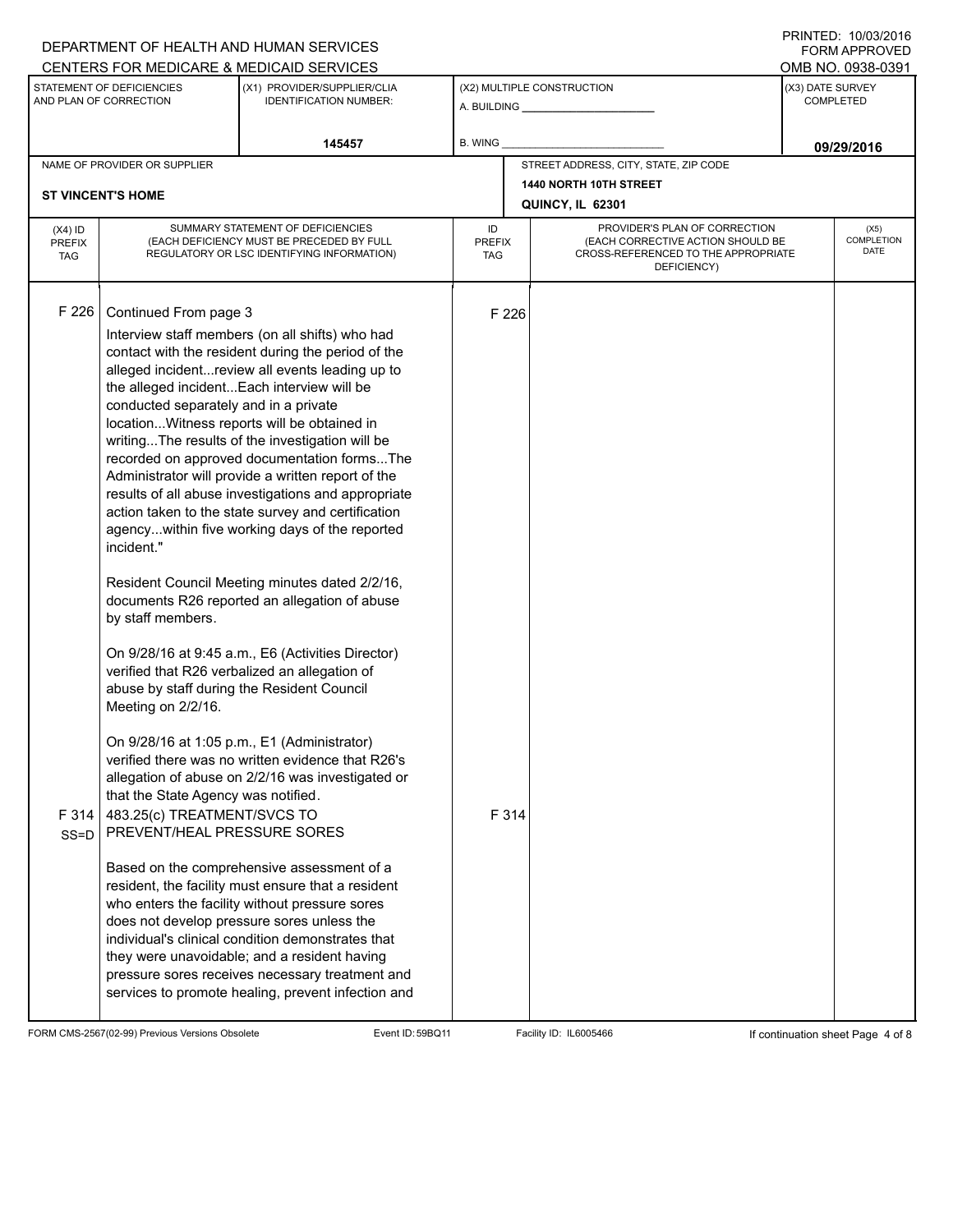|                                                     |                                                                                                                              | DEPARTMENT OF HEALTH AND HUMAN SERVICES<br>CENTERS FOR MEDICARE & MEDICAID SERVICES                                                                                                                                                                                                                     |         |                                                                                                                          |                                            |                                   | טו ט∡ושטוטו. וטובווווו<br>FORM APPROVED                   |  |
|-----------------------------------------------------|------------------------------------------------------------------------------------------------------------------------------|---------------------------------------------------------------------------------------------------------------------------------------------------------------------------------------------------------------------------------------------------------------------------------------------------------|---------|--------------------------------------------------------------------------------------------------------------------------|--------------------------------------------|-----------------------------------|-----------------------------------------------------------|--|
| STATEMENT OF DEFICIENCIES<br>AND PLAN OF CORRECTION |                                                                                                                              | (X1) PROVIDER/SUPPLIER/CLIA<br><b>IDENTIFICATION NUMBER:</b>                                                                                                                                                                                                                                            |         | (X2) MULTIPLE CONSTRUCTION                                                                                               |                                            |                                   | OMB NO. 0938-0391<br>(X3) DATE SURVEY<br><b>COMPLETED</b> |  |
| 145457                                              |                                                                                                                              |                                                                                                                                                                                                                                                                                                         | B. WING |                                                                                                                          |                                            | 09/29/2016                        |                                                           |  |
|                                                     | NAME OF PROVIDER OR SUPPLIER                                                                                                 |                                                                                                                                                                                                                                                                                                         |         |                                                                                                                          | STREET ADDRESS, CITY, STATE, ZIP CODE      |                                   |                                                           |  |
|                                                     | <b>ST VINCENT'S HOME</b>                                                                                                     |                                                                                                                                                                                                                                                                                                         |         |                                                                                                                          | 1440 NORTH 10TH STREET<br>QUINCY, IL 62301 |                                   |                                                           |  |
| $(X4)$ ID<br><b>PREFIX</b><br><b>TAG</b>            | SUMMARY STATEMENT OF DEFICIENCIES<br>(EACH DEFICIENCY MUST BE PRECEDED BY FULL<br>REGULATORY OR LSC IDENTIFYING INFORMATION) | ID<br><b>PREFIX</b><br>TAG                                                                                                                                                                                                                                                                              |         | PROVIDER'S PLAN OF CORRECTION<br>(EACH CORRECTIVE ACTION SHOULD BE<br>CROSS-REFERENCED TO THE APPROPRIATE<br>DEFICIENCY) |                                            | (X5)<br><b>COMPLETION</b><br>DATE |                                                           |  |
| F 314                                               | Continued From page 4<br>prevent new sores from developing.                                                                  |                                                                                                                                                                                                                                                                                                         |         | F 314                                                                                                                    |                                            |                                   |                                                           |  |
|                                                     | by:<br>ulcers in the sample of 15.                                                                                           | This REQUIREMENT is not met as evidenced<br>Based on observation, interview and record<br>review the facility failed to wear gloves when<br>providing pressure ulcer treatment and failed to<br>perform hand hygiene during wound care for one<br>of two residents (R18) reviewed for pressure          |         |                                                                                                                          |                                            |                                   |                                                           |  |
|                                                     | Findings include:                                                                                                            |                                                                                                                                                                                                                                                                                                         |         |                                                                                                                          |                                            |                                   |                                                           |  |
|                                                     | from their containers.                                                                                                       | The "Wound Care" policy dated Revised October<br>2010 documents to put on exam glove use<br>no-touch techniqueuse sterile tongue blades<br>and applicators to remove ointments and creams                                                                                                               |         |                                                                                                                          |                                            |                                   |                                                           |  |
|                                                     | Revised August 2014 states "Use an<br>care."                                                                                 | The "Handwashing/ Hand Hygiene" policy dated<br>alcohol-based hand rub containing at least 62%<br>alcohol; or, alternatively, soap (antimicrobial or<br>non-antimicrobial) and water for the following<br>situationsBefore moving from a contaminated<br>body site to a clean body site during resident |         |                                                                                                                          |                                            |                                   |                                                           |  |
|                                                     | R18's right heel. E5 did not perform hand<br>with her bare left index finger.                                                | On 9/27/16 at 10:10 a.m., E5, Licensed Practical<br>Nurse (LPN) removed R18's wound dressing to<br>hygiene. E5 put a glove on her right hand but not<br>her left hand. E5 then applied the wound barrier<br>cream to the wound edges of R18's right heel                                                |         |                                                                                                                          |                                            |                                   |                                                           |  |
|                                                     |                                                                                                                              | On 9/27/16 at 2:10 p.m., E5 verified E5 did not<br>use a glove to apply barrier cream to R18's                                                                                                                                                                                                          |         |                                                                                                                          |                                            |                                   |                                                           |  |

FORM CMS-2567(02-99) Previous Versions Obsolete Event ID: 59BQ11 Facility ID: IL6005466 If continuation sheet Page 5 of 8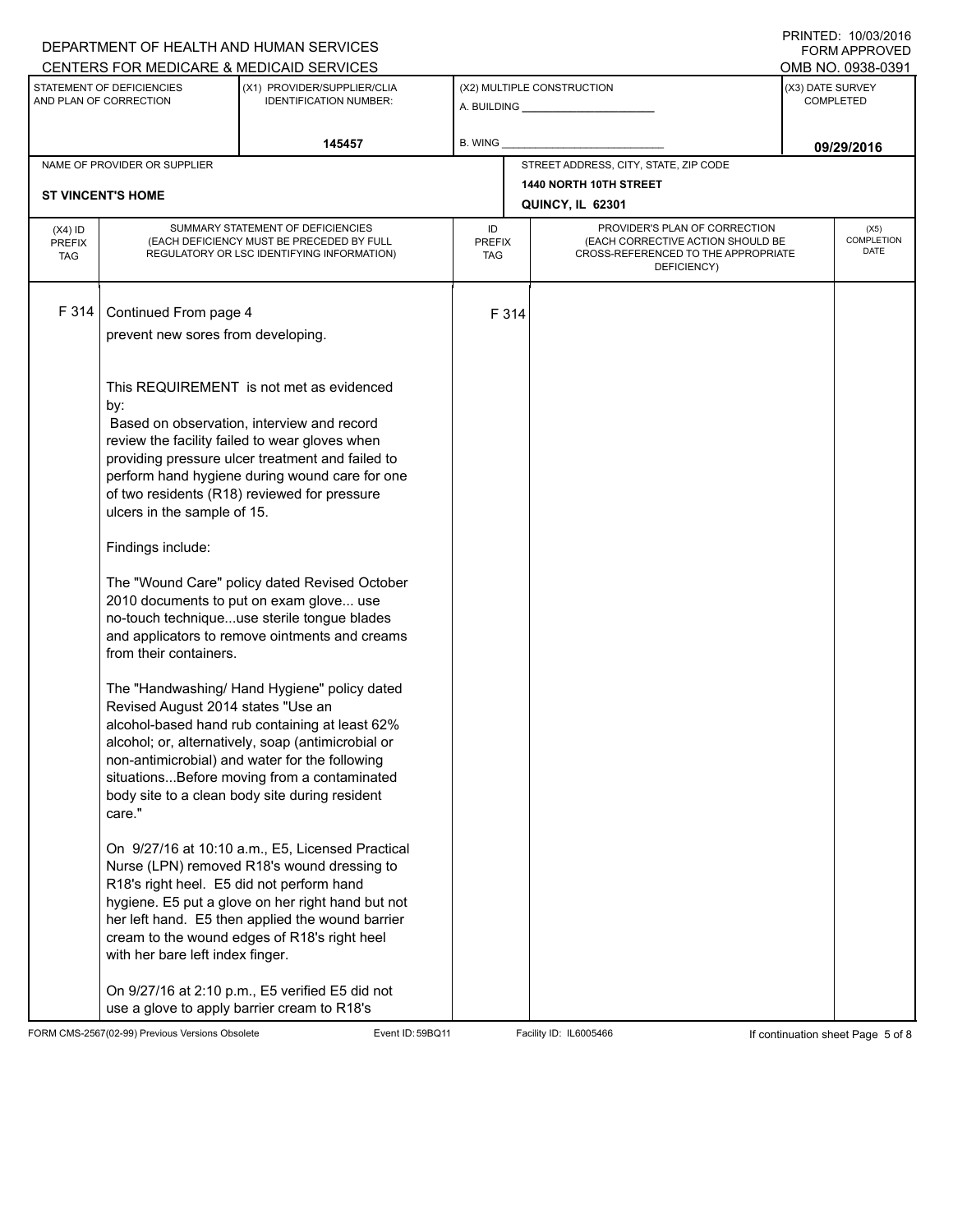## A. BUILDING **\_\_\_\_\_\_\_\_\_\_\_\_\_\_\_\_\_\_\_\_\_\_** (X1) PROVIDER/SUPPLIER/CLIA IDENTIFICATION NUMBER: STATEMENT OF DEFICIENCIES AND PLAN OF CORRECTION (X3) DATE SURVEY COMPLETED FORM APPROVED (X2) MULTIPLE CONSTRUCTION **B. WING** CENTERS FOR MEDICARE & MEDICAID SERVICES **And CENTERS FOR MEDICAL ACCESS** OMB NO. 0938-0391 **145457 09/29/2016** NAME OF PROVIDER OR SUPPLIER STREET ADDRESS, CITY, STATE, ZIP CODE **1440 NORTH 10TH STREET ST VINCENT'S HOME QUINCY, IL 62301** PROVIDER'S PLAN OF CORRECTION (EACH CORRECTIVE ACTION SHOULD BE CROSS-REFERENCED TO THE APPROPRIATE DEFICIENCY) (X5) **COMPLETION** DATE ID PREFIX TAG (X4) ID PREFIX TAG SUMMARY STATEMENT OF DEFICIENCIES (EACH DEFICIENCY MUST BE PRECEDED BY FULL REGULATORY OR LSC IDENTIFYING INFORMATION) F 314 Continued From page 5 F 314 pressure ulcer on the right heel and did not wash E5's hands after removing R18's soiled dressing. F 441 SS=D 483.65 INFECTION CONTROL, PREVENT SPREAD, LINENS The facility must establish and maintain an Infection Control Program designed to provide a safe, sanitary and comfortable environment and to help prevent the development and transmission of disease and infection. (a) Infection Control Program The facility must establish an Infection Control Program under which it - (1) Investigates, controls, and prevents infections in the facility; (2) Decides what procedures, such as isolation, should be applied to an individual resident; and (3) Maintains a record of incidents and corrective actions related to infections. (b) Preventing Spread of Infection (1) When the Infection Control Program determines that a resident needs isolation to prevent the spread of infection, the facility must isolate the resident. (2) The facility must prohibit employees with a communicable disease or infected skin lesions from direct contact with residents or their food, if direct contact will transmit the disease. (3) The facility must require staff to wash their hands after each direct resident contact for which hand washing is indicated by accepted professional practice. (c) Linens Personnel must handle, store, process and transport linens so as to prevent the spread of F 441

FORM CMS-2567(02-99) Previous Versions Obsolete Exert ID: 59BQ11 Facility ID: IL6005466 If continuation sheet Page 6 of 8

DEPARTMENT OF HEALTH AND HUMAN SERVICES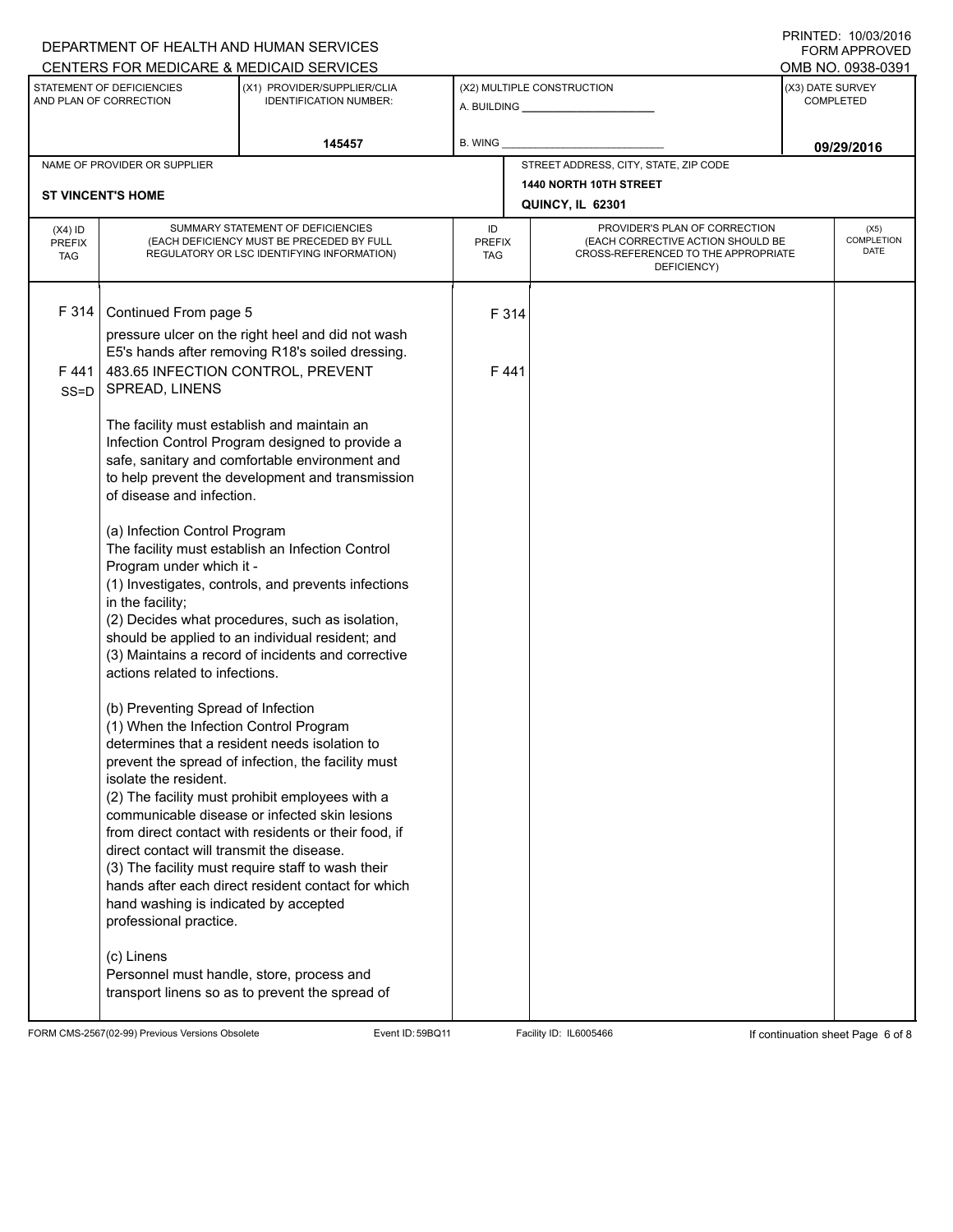|                                                                                                                                                                           |                                                                                                                                                                                                                                                                                                                                       | DEPARTMENT OF HEALTH AND HUMAN SERVICES                                                                                                                                                                                                                                                                                                                                                                    |                            |                                            |                                                                                                                          |            | ,,,,,,,,,,,,,,,,,,,,,,,<br><b>FORM APPROVED</b> |  |  |
|---------------------------------------------------------------------------------------------------------------------------------------------------------------------------|---------------------------------------------------------------------------------------------------------------------------------------------------------------------------------------------------------------------------------------------------------------------------------------------------------------------------------------|------------------------------------------------------------------------------------------------------------------------------------------------------------------------------------------------------------------------------------------------------------------------------------------------------------------------------------------------------------------------------------------------------------|----------------------------|--------------------------------------------|--------------------------------------------------------------------------------------------------------------------------|------------|-------------------------------------------------|--|--|
| CENTERS FOR MEDICARE & MEDICAID SERVICES<br>STATEMENT OF DEFICIENCIES<br>(X1) PROVIDER/SUPPLIER/CLIA<br>AND PLAN OF CORRECTION<br><b>IDENTIFICATION NUMBER:</b><br>145457 |                                                                                                                                                                                                                                                                                                                                       |                                                                                                                                                                                                                                                                                                                                                                                                            |                            | (X2) MULTIPLE CONSTRUCTION                 | OMB NO. 0938-0391<br>(X3) DATE SURVEY<br><b>COMPLETED</b>                                                                |            |                                                 |  |  |
|                                                                                                                                                                           |                                                                                                                                                                                                                                                                                                                                       |                                                                                                                                                                                                                                                                                                                                                                                                            | B. WING                    |                                            |                                                                                                                          | 09/29/2016 |                                                 |  |  |
|                                                                                                                                                                           | NAME OF PROVIDER OR SUPPLIER                                                                                                                                                                                                                                                                                                          |                                                                                                                                                                                                                                                                                                                                                                                                            |                            |                                            | STREET ADDRESS, CITY, STATE, ZIP CODE                                                                                    |            |                                                 |  |  |
|                                                                                                                                                                           | <b>ST VINCENT'S HOME</b>                                                                                                                                                                                                                                                                                                              |                                                                                                                                                                                                                                                                                                                                                                                                            |                            | 1440 NORTH 10TH STREET<br>QUINCY, IL 62301 |                                                                                                                          |            |                                                 |  |  |
| $(X4)$ ID<br><b>PREFIX</b><br><b>TAG</b>                                                                                                                                  | SUMMARY STATEMENT OF DEFICIENCIES<br>(EACH DEFICIENCY MUST BE PRECEDED BY FULL<br>REGULATORY OR LSC IDENTIFYING INFORMATION)                                                                                                                                                                                                          |                                                                                                                                                                                                                                                                                                                                                                                                            | ID<br><b>PREFIX</b><br>TAG |                                            | PROVIDER'S PLAN OF CORRECTION<br>(EACH CORRECTIVE ACTION SHOULD BE<br>CROSS-REFERENCED TO THE APPROPRIATE<br>DEFICIENCY) |            | (X5)<br>COMPLETION<br><b>DATE</b>               |  |  |
| F441                                                                                                                                                                      | Continued From page 6<br>infection.                                                                                                                                                                                                                                                                                                   |                                                                                                                                                                                                                                                                                                                                                                                                            |                            | F441                                       |                                                                                                                          |            |                                                 |  |  |
|                                                                                                                                                                           | by:<br>incontinence care in the sample of 15.                                                                                                                                                                                                                                                                                         | This REQUIREMENT is not met as evidenced<br>Based on observation, interview and record<br>review the facility failed to remove soiled gloves<br>and perform hand hygiene after incontinence care<br>for one of four residents (R18) reviewed for                                                                                                                                                           |                            |                                            |                                                                                                                          |            |                                                 |  |  |
|                                                                                                                                                                           | Findings include:                                                                                                                                                                                                                                                                                                                     |                                                                                                                                                                                                                                                                                                                                                                                                            |                            |                                            |                                                                                                                          |            |                                                 |  |  |
|                                                                                                                                                                           | The "Handwashing/ Hand Hygiene" policy revised<br>August 2014 documents<br>"use an alcohol-based hand rubbefore moving<br>from a contaminated body site to a clean body<br>site during resident care"; and also documents<br>"single-use disposable gloves should be used<br>when anticipating contact with blood or body<br>fluids." |                                                                                                                                                                                                                                                                                                                                                                                                            |                            |                                            |                                                                                                                          |            |                                                 |  |  |
|                                                                                                                                                                           | used peri-wipes to clean stool off R18. E4<br>touched the side rails and picked up the<br>with the same gloves.                                                                                                                                                                                                                       | On 9/27/16 at 10:00 a.m., E4, Certified Nursing<br>Assistant (CNA) was providing incontinence care<br>of stool to R18. E4 applied clean gloves and<br>proceeded to change R18's shirt with same soiled<br>gloves and then put a clean shirt on R18 with the<br>same gloves. E4 did not remove those gloves<br>until she finished all cares to R18. E4 also<br>peri-wipes and placed them on the nightstand |                            |                                            |                                                                                                                          |            |                                                 |  |  |
|                                                                                                                                                                           |                                                                                                                                                                                                                                                                                                                                       | On 9/27/16 at 2:00 p.m., E4 stated "Yes, we are<br>supposed to change gloves when you go from<br>dirty/contaminated to clean. E4 also stated, Yes,<br>I am supposed to wash my hands after providing                                                                                                                                                                                                       |                            |                                            |                                                                                                                          |            |                                                 |  |  |

FORM CMS-2567(02-99) Previous Versions Obsolete Event ID: 59BQ11 Facility ID: IL6005466 If continuation sheet Page 7 of 8